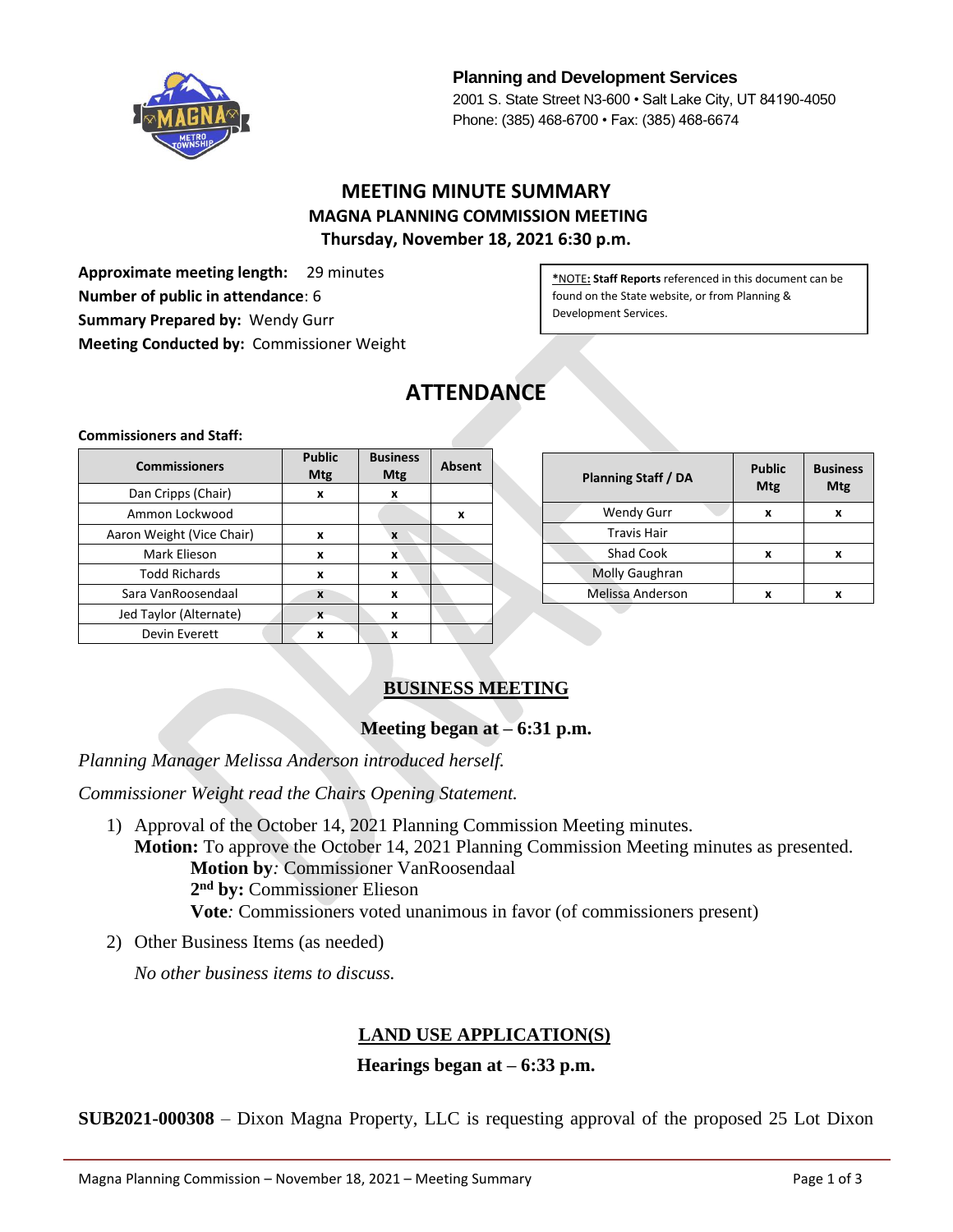Downs Subdivision Preliminary Plat. **Acreage:** 5.697 acres. **Location:** 8323 West 2700 South. **Zone:** R-1- 6. **Planner:** Shad Cook (Motion/Voting)

The Planning Commission, in its discretion, may request public input on these applications prior to acting on the application. If public input is requested, public comment will be limited to three minutes per person.

*Greater Salt Lake Municipal Services District Planner Shad Cook provided an analysis of the Staff Report.*

*Commissioner Richards said it would be nice if the lots had the square footage. Entrance off Patricia, how wide is it supposed to be, he measured it and it is 30 feet. Josh said the road is 25 feet and 30 feet will connect. Mr. Cook said plans show 30 feet and 25 feet as it goes through to the property and extra five feet on both sides for sidewalk.*

#### **PUBLIC PORTION OF MEETING OPENED**

**Speaker # 1:** Countryside Homes - Applicant

**Name:** Josh

**Address:** 11872 South Jenson Farm Cove

**Comments:** Josh said straight forward R-1-6, bought from Matt Dixon. Desire to do single family housing as zoned and more affordable for younger families, with 25 houses. Bring continuity and stability. Lot 24 is 20,000 square feet and lot 25 is 16,000 square feet.

*Commissioner Richards said where his property is and Patricia comes through, he doesn't see how 30 feet is wide enough for curb, gutter, and sidewalk. Commissioner Richards thought they would have approached him to sell off that portion of the property. Commissioner Richards said he has been looking at subdividing and when Magna water put the sewer line along western, the slope wont work and take out to 8400 west, but they prefer 2700. He is hoping he was offered a stub, he wishes he and his neighbors were contacted and received full information of what they are doing. They bought because of privacy, but now a street along there, and what kind of fencing, currently chain link and should be solid barrier. Josh said if wanting to subdivide, he is happy to sit down. Commissioner Richards said lost his irrigation rights and wondering if there is anyway to get his irrigation rights back.*

*Commissioner Richards motioned to open the public meeting, Commissioner Elieson seconded that motion. Commissioner VanRoosendaal voted nay, all other commissioners voted in favor.*

**Speaker # 2**: Citizen **Name:** James Larson **Address:** 2773 South 8400 West

**Comments:** Mr. Larson said he has a lot on the back. Curious the new roads going on and wondering if he could access and have a lot on the back of his property.

**Speaker # 3**: Citizen **Name:** Lyndon Adamson **Address:** 2763 South 8400 West

**Comments:** Mr. Adamson said when he moved in liked the privacy and no one lived behind. Busy road out front and not happy to put another road behind him and doesn't sound very peaceful, maybe put 20 feet between sidewalk and a retaining wall.

*Commissioner Richards motioned to close the public meeting, Commissioner Elieson seconded that motion.*